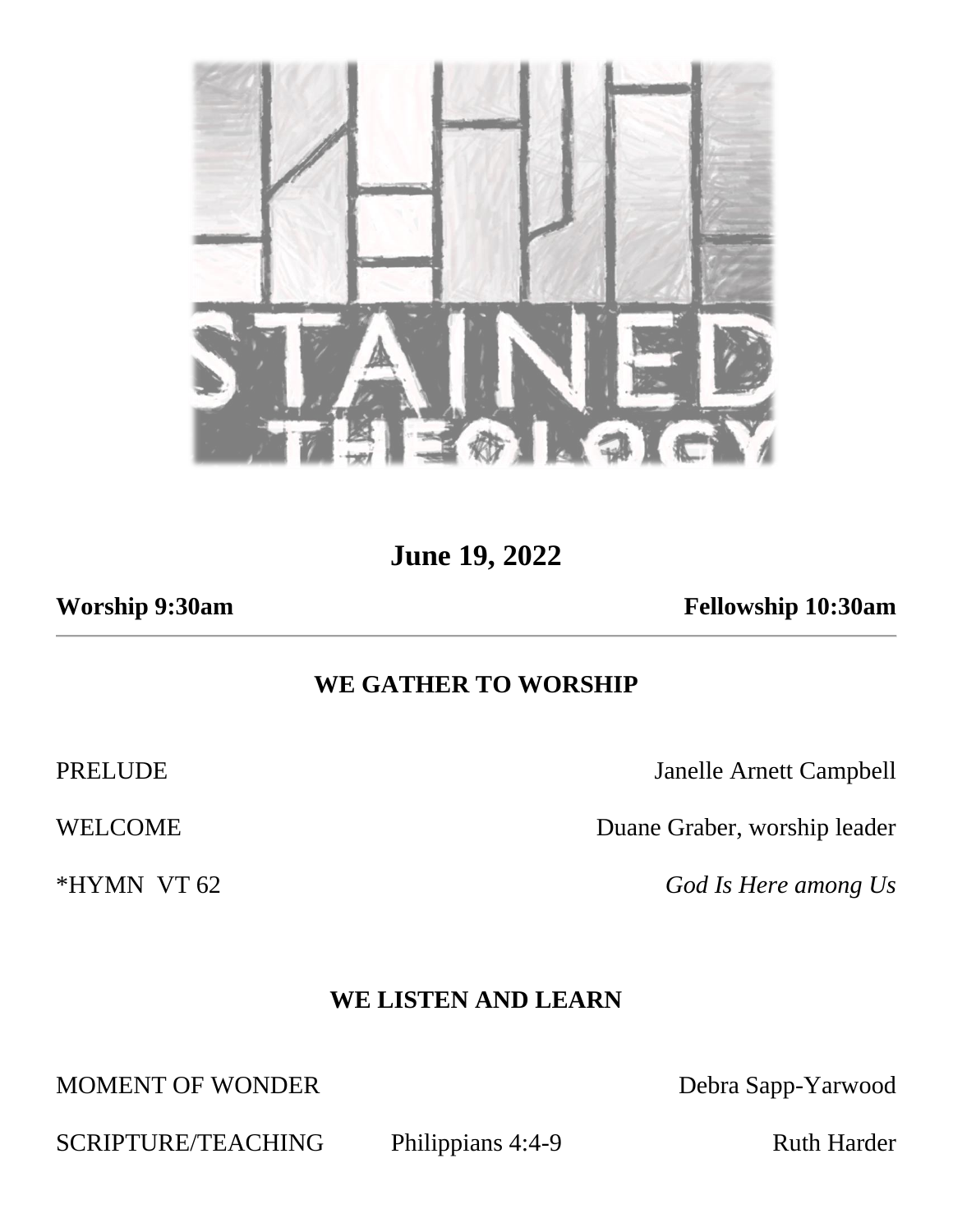MUSICAL RESPONSE *Moved by the Gospel, Let Us Move* Quartet: Mike Peters, Andy Shelly, Duane Graber, Kenton Kaufman

#### **WE RESPOND AND SHARE**

#### SHARING JOY

*We welcome the introduction of guests and visitors during this time. One way we get to know one another is by signing the friendship registers. Once the register reaches the center aisle, please pass it back to the outer aisle.*

### SHARING CONCERNS

#### PRAYING TOGETHER

*Slips of paper are available in the pew racks for those who wish to offer joys and concerns silently and anonymously. These papers, if put in the offering plate, will be placed in the prayer bowl table at the front of the sanctuary.* 

#### **OFFERING**

\*HYMN VT 427 *Creating God, Your Fingers Trace*

# **WE GO INTO THE WORLD WITH LOVE**

#### \*SENDING FORTH

\*POSTLUDE Janelle Arnett Campbell

\*You are invited to stand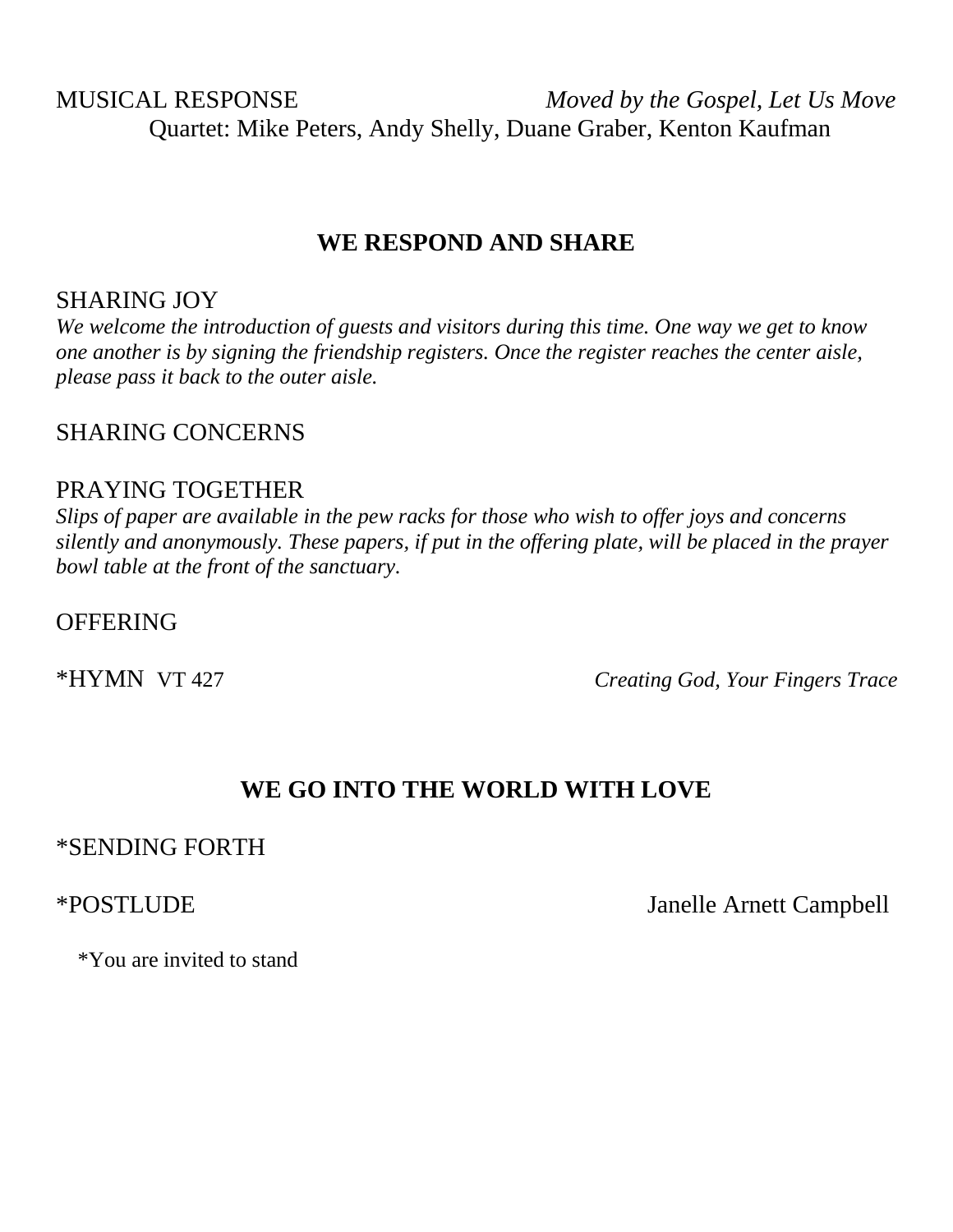# *Moved by the Gospel* text:

Moved by the Gospel let us move with ev'ry gift and art. The image of creative love indwells each human heart. The Maker calls creation good, so let us now express With sound and color, stone and wood, the shape of holiness.

Let weavers form from broken strands a tapestry of prayer. Let artists paint with skillful hands their joy, lament, and care. Then mime the story: Christ has come, with rev'rence dance the word. With flute and organ, ching and drum, God's praise be ever heard.

O Spirit, breathe among us here, inspire the work we do. May hands and voices, eye and ear attest to life made new. In worship and in daily strife, create among us still. Great Artist, form our common life according to your will.

Text: Ruth Duck © 1992 GIA publications